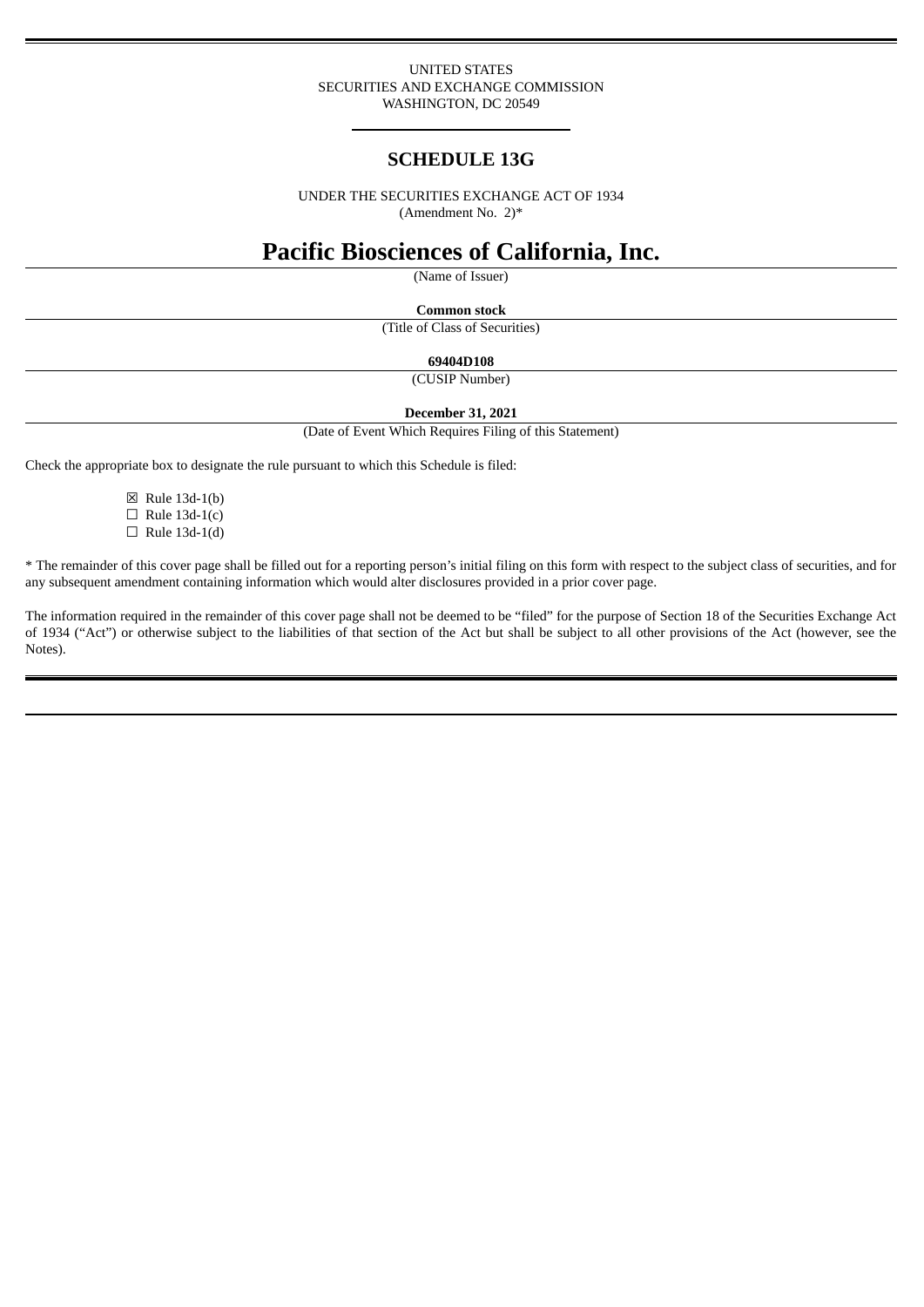|                                                                                                                                      | <b>CUSIP No. 69404D108</b>                                                    |            |                                             | 13G | Page 2 of 5 Pages |  |
|--------------------------------------------------------------------------------------------------------------------------------------|-------------------------------------------------------------------------------|------------|---------------------------------------------|-----|-------------------|--|
| 1.                                                                                                                                   | <b>NAMES OF REPORTING PERSONS</b><br><b>ARK Investment Management LLC</b>     |            |                                             |     |                   |  |
| 2.                                                                                                                                   | <b>CHECK THE APPROPRIATE BOX IF A MEMBER OF A GROUP</b>                       | (a)<br>(b) |                                             |     |                   |  |
| 3.                                                                                                                                   | <b>SEC USE ONLY</b>                                                           |            |                                             |     |                   |  |
| 4.                                                                                                                                   | <b>CITIZENSHIP OR PLACE OF ORGANIZATION</b><br><b>Delaware, United States</b> |            |                                             |     |                   |  |
| <b>NUMBER OF</b><br><b>SHARES</b><br><b>BENEFICIALLY</b><br><b>OWNED BY</b><br><b>EACH</b><br><b>REPORTING</b><br><b>PERSON WITH</b> |                                                                               | 5.         | <b>SOLE VOTING POWER</b><br>24,547,126      |     |                   |  |
|                                                                                                                                      |                                                                               | 6.         | <b>SHARED VOTING POWER</b><br>1,409,647     |     |                   |  |
|                                                                                                                                      |                                                                               | 7.         | <b>SOLE DISPOSITIVE POWER</b><br>26,383,103 |     |                   |  |
|                                                                                                                                      |                                                                               | 8.         | <b>SHARED DISPOSITIVE POWER</b><br>$\bf{0}$ |     |                   |  |
| 9.                                                                                                                                   | AGGREGATE AMOUNT BENEFICIALLY OWNED BY EACH REPORTING PERSON<br>26,383,103    |            |                                             |     |                   |  |
| 10.                                                                                                                                  | CHECK IF THE AGGREGATE AMOUNT IN ROW (9) EXCLUDES CERTAIN SHARES<br>$\Box$    |            |                                             |     |                   |  |
| 11.                                                                                                                                  | PERCENT OF CLASS REPRESENTED BY AMOUNT IN ROW (9)<br>11.96%                   |            |                                             |     |                   |  |
| 12.                                                                                                                                  | TYPE OF REPORTING PERSON<br>IA                                                |            |                                             |     |                   |  |
|                                                                                                                                      |                                                                               |            |                                             |     |                   |  |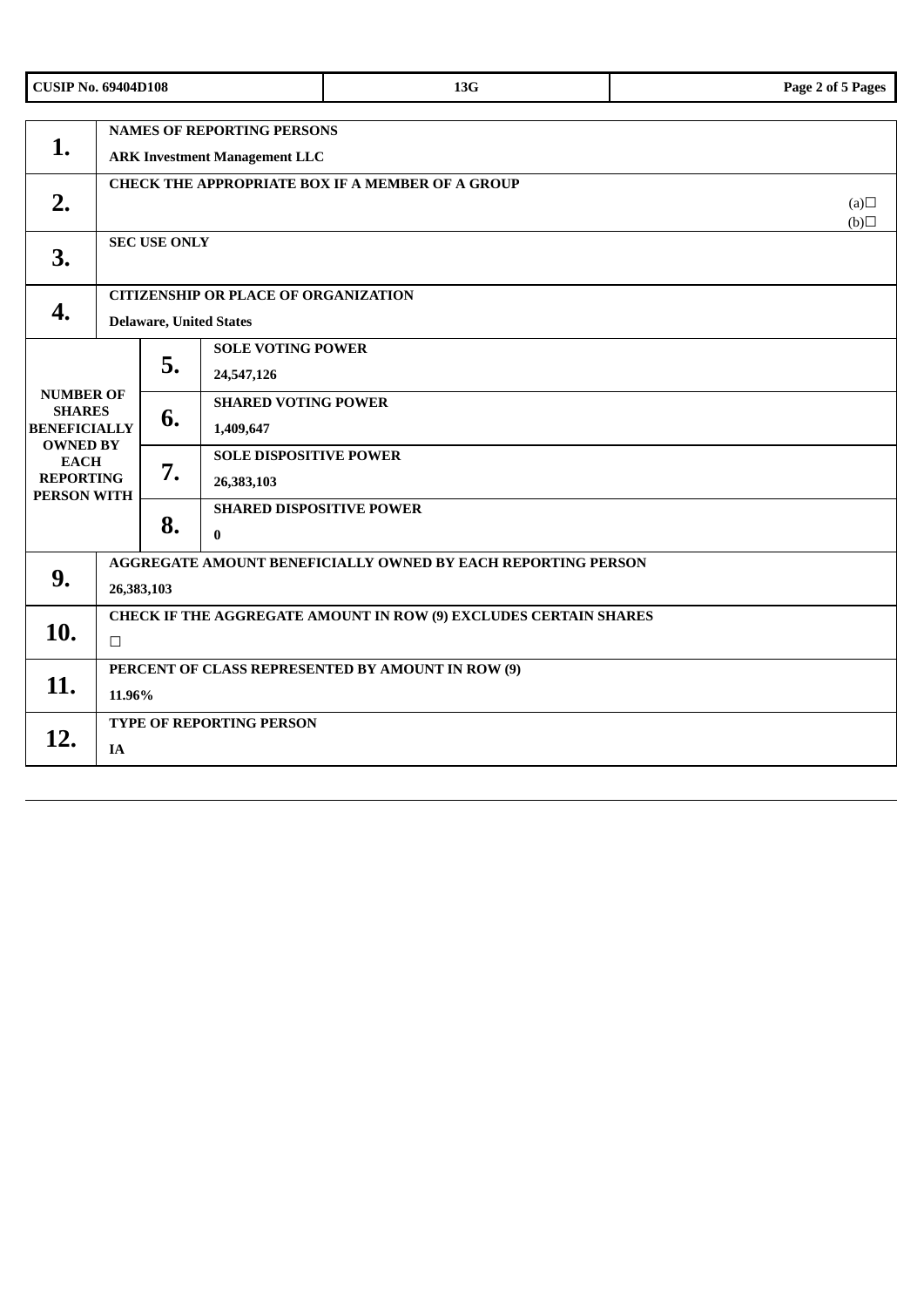| CUSIP No. 69404D108 | 13G | Page 3 of 5 Pages |
|---------------------|-----|-------------------|
|---------------------|-----|-------------------|

### **Item 1(a) Name of issuer:**

Pacific Biosciences of California, Inc.

### **Item 1(b) Address of issuer's principal executive offices:**

1305 O'Brien Drive Menlo Park, CA 94025

### **Item 2(a) Name of person filing:**

ARK Investment Management LLC

### **Item 2(b) Address or principal business office or, if none, residence:**

ARK Investment Management LLC 3 East 28th Street, 7th Floor New York, NY 10016

### **Item 2(c) Citizenship:**

Delaware, United States

#### **Item 2(d) Title of class of securities:**

Common stock

### **Item 2(e) CUSIP No.:**

69404D108

### Item 3. If this statement is filed pursuant to §§ 240.13d-1(b) or 240.13d-2(b) or (c), check whether the person filing is a:

- (a)  $\Box$  Broker or dealer registered under section 15 of the Act (15 U.S.C. 780);
- (b)  $\Box$  Bank as defined in section 3(a)(6) of the Act (15 U.S.C. 78c);
- (c)  $\Box$  Insurance company as defined in section 3(a)(19) of the Act (15 U.S.C. 78c);
- (d) ☐ Investment company registered under section 8 of the Investment Company Act of 1940 (15 U.S.C 80a-8);
- (e)  $\boxtimes$  An investment adviser in accordance with § 240.13d-1(b)(1)(ii)(E);
- (f)  $\Box$  An employee benefit plan or endowment fund in accordance with § 240.13d-1(b)(1)(ii)(F);
- (g)  $\Box$  A parent holding company or control person in accordance with § 240.13d-1(b)(1)(ii)(G);
- (h) □ A savings associations as defined in Section 3(b) of the Federal Deposit Insurance Act (12 U.S.C. 1813);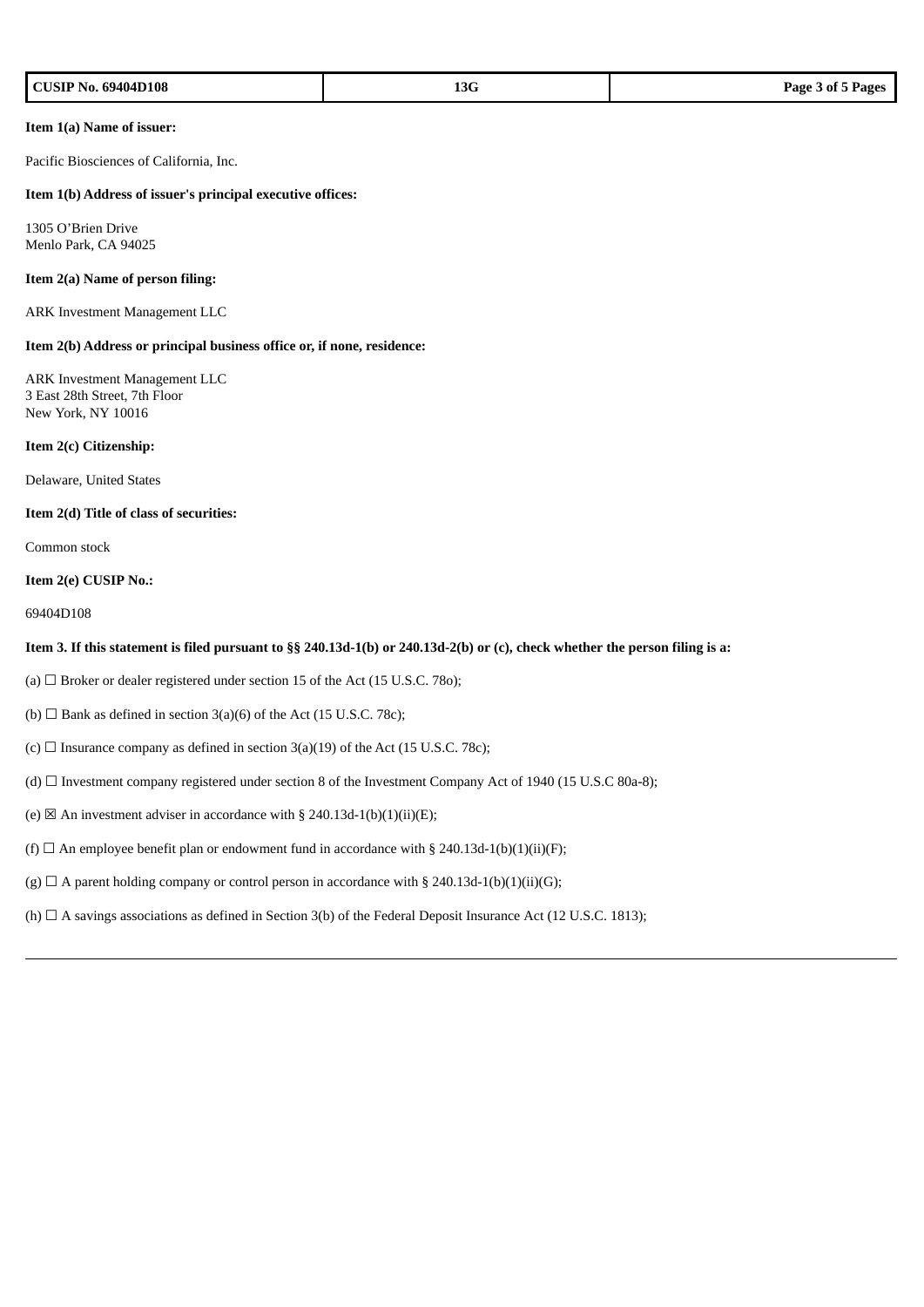| <b>CUSIP No. 69404D108</b> | .5V | Page 4 of 5 Pages |
|----------------------------|-----|-------------------|
|----------------------------|-----|-------------------|

(i)  $\Box$  A church plan that is excluded from the definition of an investment company under section 3(c)(14) of the Investment Company Act of 1940 (15 U.S.C. 80a-3);

(j)  $\Box$  A non-U.S. institution in accordance with § 240.13d-1(b)(1)(ii)(J);

(k)  $\Box$  Group, in accordance with § 240.13d-1(b)(1)(ii)(K). If filing as a non-U.S. institution in accordance with § 240.13d-1(b)(1)(ii)(J), please specify the type of institution: \_\_\_\_

## **Item 4. Ownership**

(a) Amount beneficially owned:

26,383,103

(b) Percent of class:

11.96%

#### (c) Number of shares as to which such person has:

(i) Sole power to vote or to direct the vote: 24,547,126

(ii) Shared power to vote or to direct the vote: 1,409,647

(iii) Sole power to dispose or to direct the disposition of: 26,383,103

(iv) Shared power to dispose or to direct the disposition of: 0

### **Item 5. Ownership of 5 Percent or Less of a Class.**

Not applicable.

### **Item 6. Ownership of More than 5 Percent on Behalf of Another Person.**

Not applicable.

### Item 7. Identification and Classification of the Subsidiary Which Acquired the Security Being Reported on by the Parent Holding Company or **Control Person.**

Not applicable.

### **Item 8. Identification and Classification of Members of the Group.**

Not applicable.

## **Item 9. Notice of Dissolution of Group.**

Not applicable.